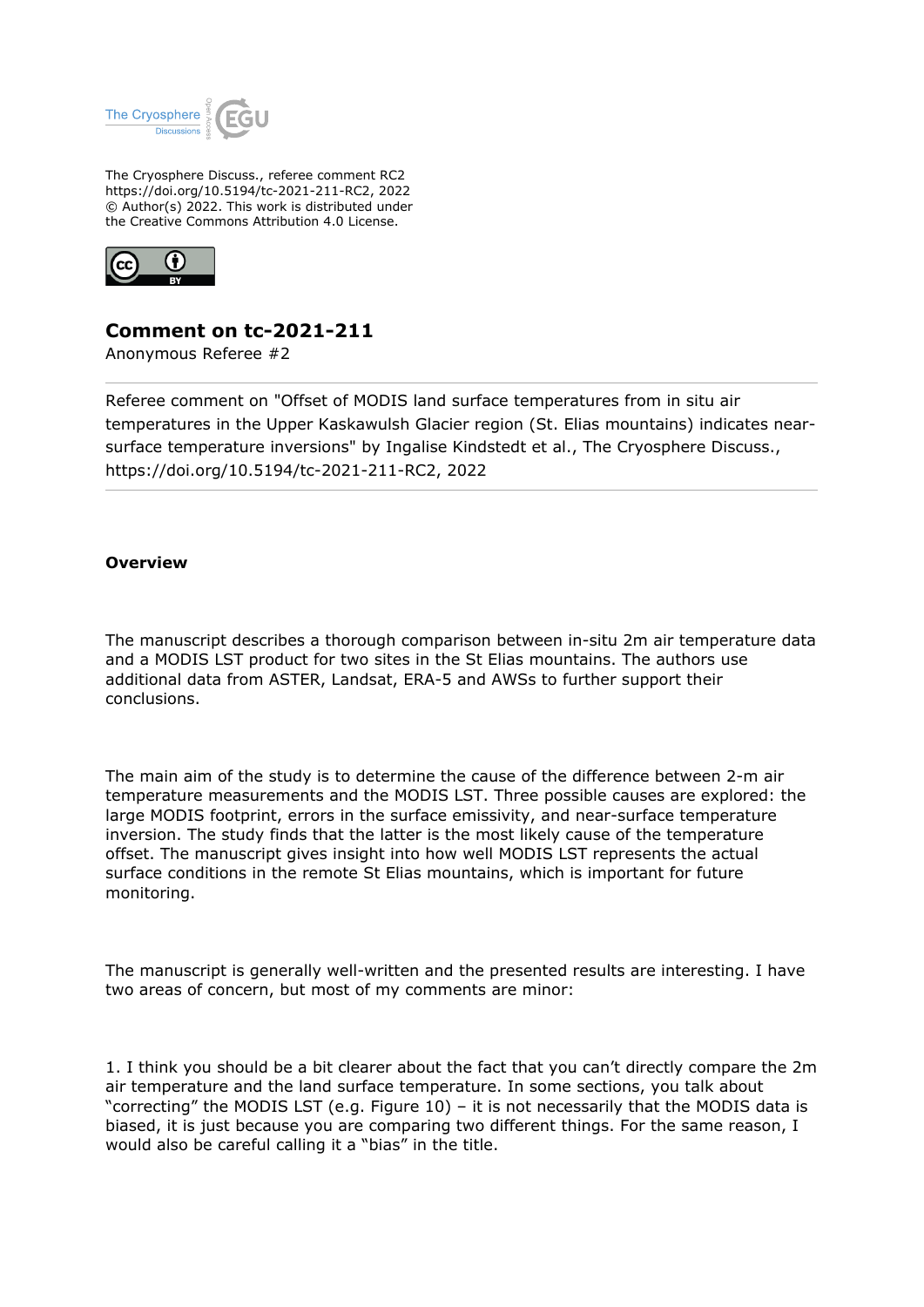2. You mention that both AWS are situated on nunataks, but you don't really go into detail on the effect of this. If they are placed on nunataks, and not on glacier ice, could this not also be causing part of the bias? See also my specific comments for L 136-138 and L 270.

## **Specific comments**

L 4-5: is this referring to previous work over St Elias? Or to the current study?

L 39: ""brightness temperature", an intermediate temperature product used to produce the final surface temperature." - I would explain what this is here, not just call it an intermediate product.

Table 1: can you add a bit more info about the different data sources here? Resolution (temporal and spatial) and maybe uncertainty.

L 109: What do you mean with "more influential"? In terms of current sea level rise?

L 111: you do not define "Divide Icefield" as "Divide" until later in the text

L 125-126: How do you know the datasets are consistent, when the time periods do not overlap? Please clarify.

Figure 2: Where is the location of the iButton?

Table 2: change "Ice core site – AWS site" to "MODIS Ice Core Site – MODIS AWS site", to clarify it is not in situ observations.

L136-138: I am not sure I follow this. You are comparing two MODIS pixels – one with only ice, and one with ice and a nunatak, to find out the difference in temperature between the nunatak surface and the ice surface? If so, this is interesting, but should be clarified and mentioned in the discussion. In addition, I would guess that the difference between the AWS and the ice covered ground is bigger than found in this comparison, since both MODIS pixels does contain some glaciated area.